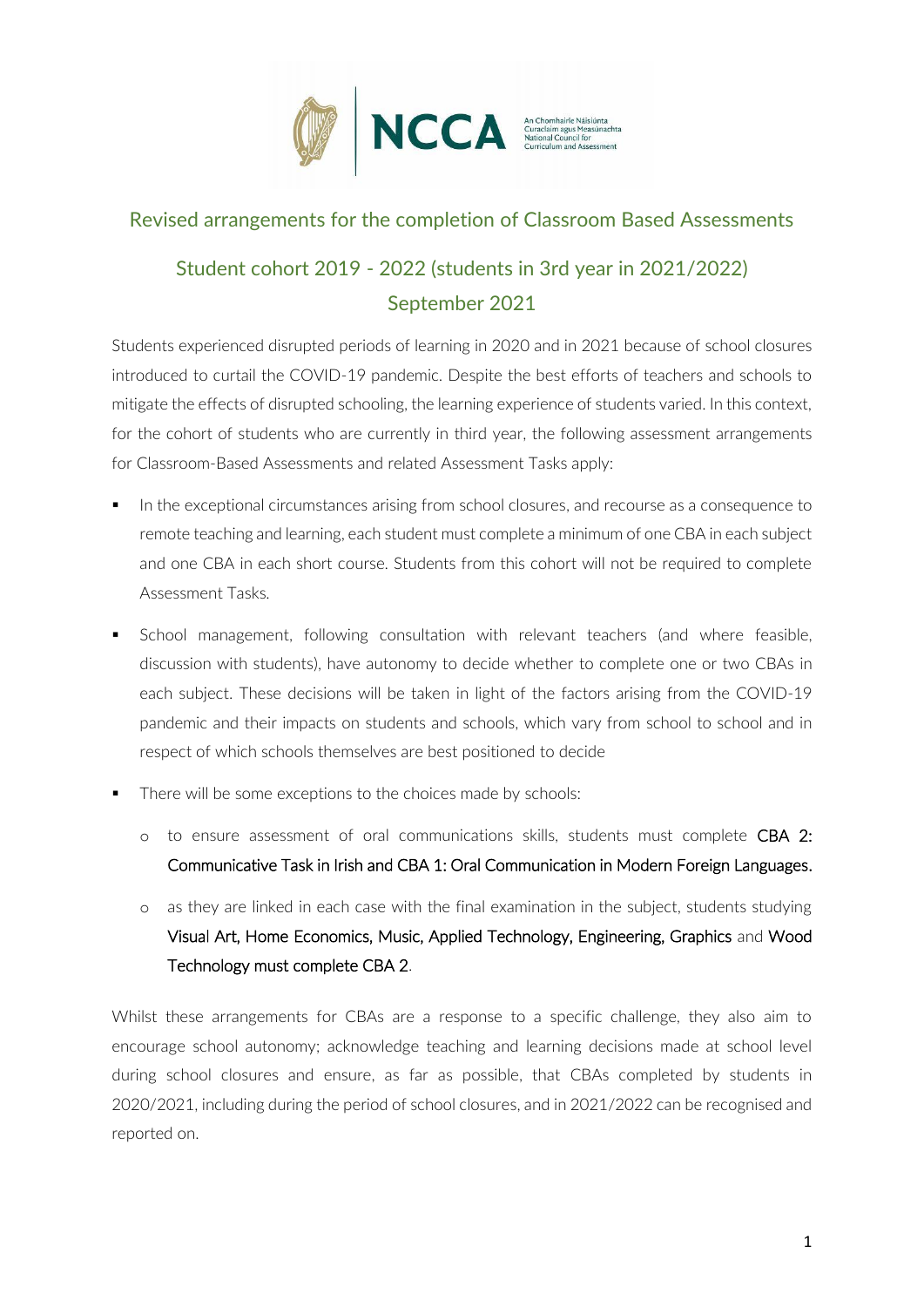# Key dates for Classroom-Based Assessment 1

# Student cohort 2019 – 2022 (students in third year in 2021/2022)

The window within which schools can schedule Classroom-Based Assessments (CBAs) and Subject Learning and Assessment Review (SLAR) is provided below. Classroom-Based Assessments should be completed within the time period allocated (e.g. 3 weeks, 4 weeks) as specified in the Assessment Guidelines for each subject. Subject Learning and Assessment Review should take place no more than a month after completion of the CBA. Where necessary, key dates for Classroom-Based Assessments and Subject Learning and Assessment Review may be amended in light of particular circumstances schools may encounter due to COVID-19.

## Classroom-Based Assessment 1 in English, Science, Business Studies, Home Economics, Mathematics, History, Geography, Music, Religious Education, Jewish Studies, Classics (optional)<sup>1</sup>

| Latest date for completion                                      | Friday 1 <sup>st</sup> October 2021  |
|-----------------------------------------------------------------|--------------------------------------|
| Latest date for award of provisional descriptors by the teacher | Friday 8 <sup>th</sup> October 2021  |
| Latest date for completion of Subject Learning and Assessment   | Friday 22 <sup>nd</sup> October 2021 |
| Review and for award of final descriptors by the teacher        |                                      |

#### Classroom-Based Assessment 1 in Modern Foreign Languages (required<sup>2</sup>)

| Latest date for completion                                      | Friday 3rd December 2021              |
|-----------------------------------------------------------------|---------------------------------------|
| Latest date for award of provisional descriptors by the teacher | Friday 10 <sup>th</sup> December 2021 |
| Latest date for completion of Subject Learning and Assessment   | Friday 17 <sup>th</sup> December 2021 |
| Review and for award of final descriptors by the teacher        |                                       |

### Classroom-Based Assessment 1 in Gaeilge (optional)

| Latest date for completion                                      | Friday 3rd December 2021              |
|-----------------------------------------------------------------|---------------------------------------|
| Latest date for award of provisional descriptors by the teacher | Friday 10 <sup>th</sup> December 2021 |
| Latest date for completion of Subject Learning and Assessment   | Friday 17 <sup>th</sup> December 2021 |
| Review and for award of final descriptors by the teacher        |                                       |

<sup>&</sup>lt;sup>1</sup> Note that the latest date for completion of CBA1 in Visual Art, Applied Technology, Engineering, Graphics, and Wood Technology (May 2021) has now passed.

<sup>&</sup>lt;sup>2</sup> Students in this cohort (current third years) complete a minimum of one Classroom-Based Assessment per subject. Note exceptions to the choices to be made by schools, listed on page 1 above.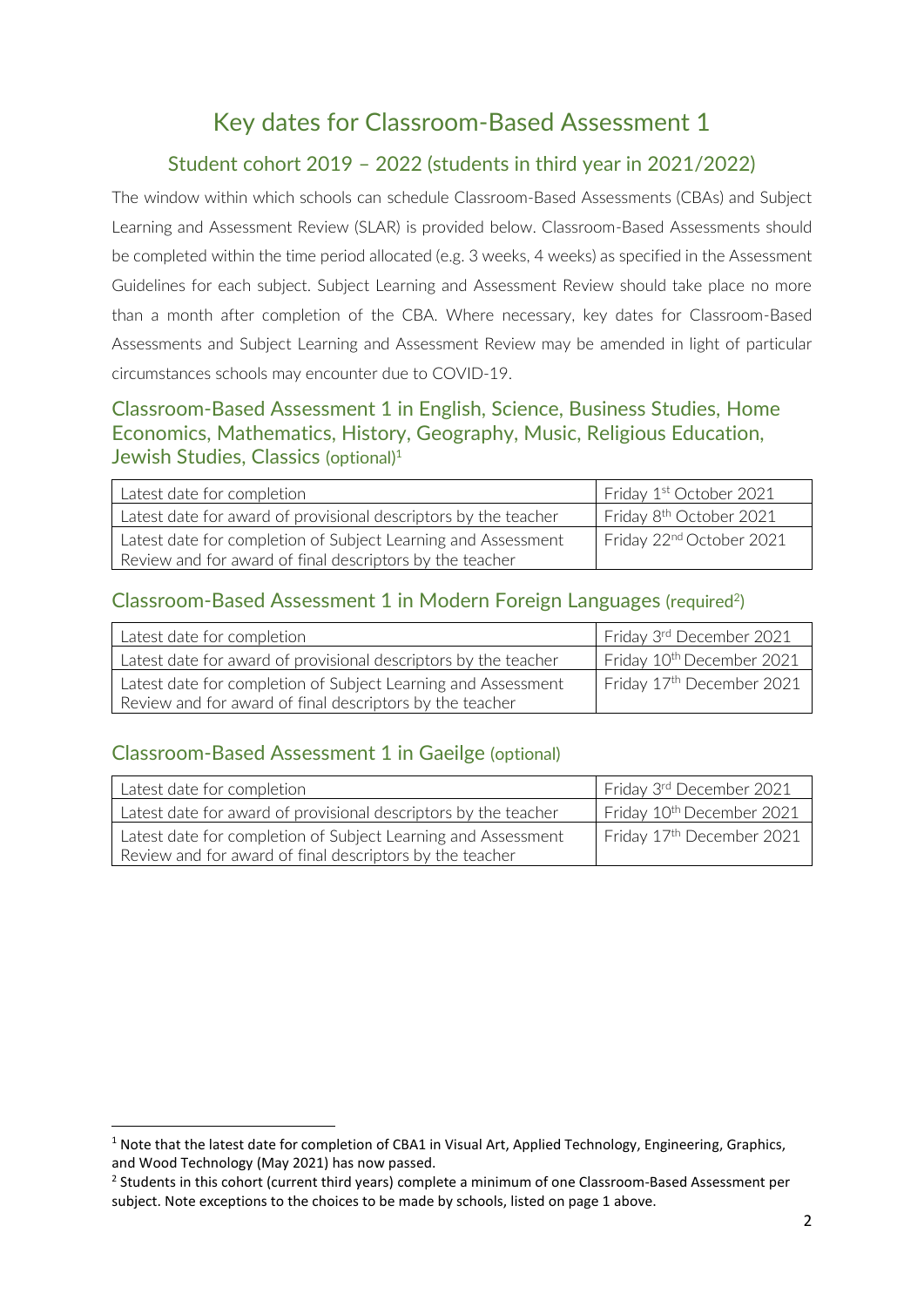# Key dates for Classroom-Based Assessment 2

# Students in 3rd year in 2021/2022 (student cohort 2019 – 2022)

#### Classroom-Based Assessment 2 in Applied Technology, Engineering, Graphics and Wood Technology<sup>3</sup> (required)

| Latest date for completion                                                                                                | Friday 8 <sup>th</sup> October 2021  |
|---------------------------------------------------------------------------------------------------------------------------|--------------------------------------|
| Latest date for award of provisional descriptors by the teacher                                                           | Friday 15 <sup>th</sup> October 2021 |
| Latest date for completion of Subject Learning and Assessment<br>Review and for award of final descriptors by the teacher | Friday 22 <sup>nd</sup> October 2021 |

#### Classroom-Based Assessment 2 in Visual Art (required)

| Latest date for completion                                                                                                | Friday 19th November 2021 |
|---------------------------------------------------------------------------------------------------------------------------|---------------------------|
| Latest date for award of provisional descriptors by the teacher                                                           | Friday 26th November 2021 |
| Latest date for completion of Subject Learning and Assessment<br>Review and for award of final descriptors by the teacher | Friday 3rd December 2021  |

### Classroom-Based Assessment 2 in Gaeilge, Home Economics, Music (required)

| Latest date for completion                                                                                                | Friday 11 <sup>th</sup> March 2022 |
|---------------------------------------------------------------------------------------------------------------------------|------------------------------------|
| Latest date for award of provisional descriptors by the teacher                                                           | Friday 18th March 2022             |
| Latest date for completion of Subject Learning and Assessment<br>Review and for award of final descriptors by the teacher | Friday 25 <sup>th</sup> March 2022 |

### Classroom-Based Assessment 2 in English, Science, Business Studies, Modern Foreign Languages, Mathematics, History, Geography, Religious Education, Jewish Studies, Classics (optional)

| Latest date for completion                                                                                                | Friday 25 <sup>th</sup> March 2022 |
|---------------------------------------------------------------------------------------------------------------------------|------------------------------------|
| Latest date for award of provisional descriptors by the teacher                                                           | Friday 1 <sup>st</sup> April 2022  |
| Latest date for completion of Subject Learning and Assessment<br>Review and for award of final descriptors by the teacher | Friday 8 <sup>th</sup> April 2022  |

<sup>&</sup>lt;sup>3</sup> Relevant brief or project document for technologies subjects will issue immediately after the completion date for CBA2. See *Assessment Arrangements for Junior Cycle and Leaving Certificate Examinations 2022*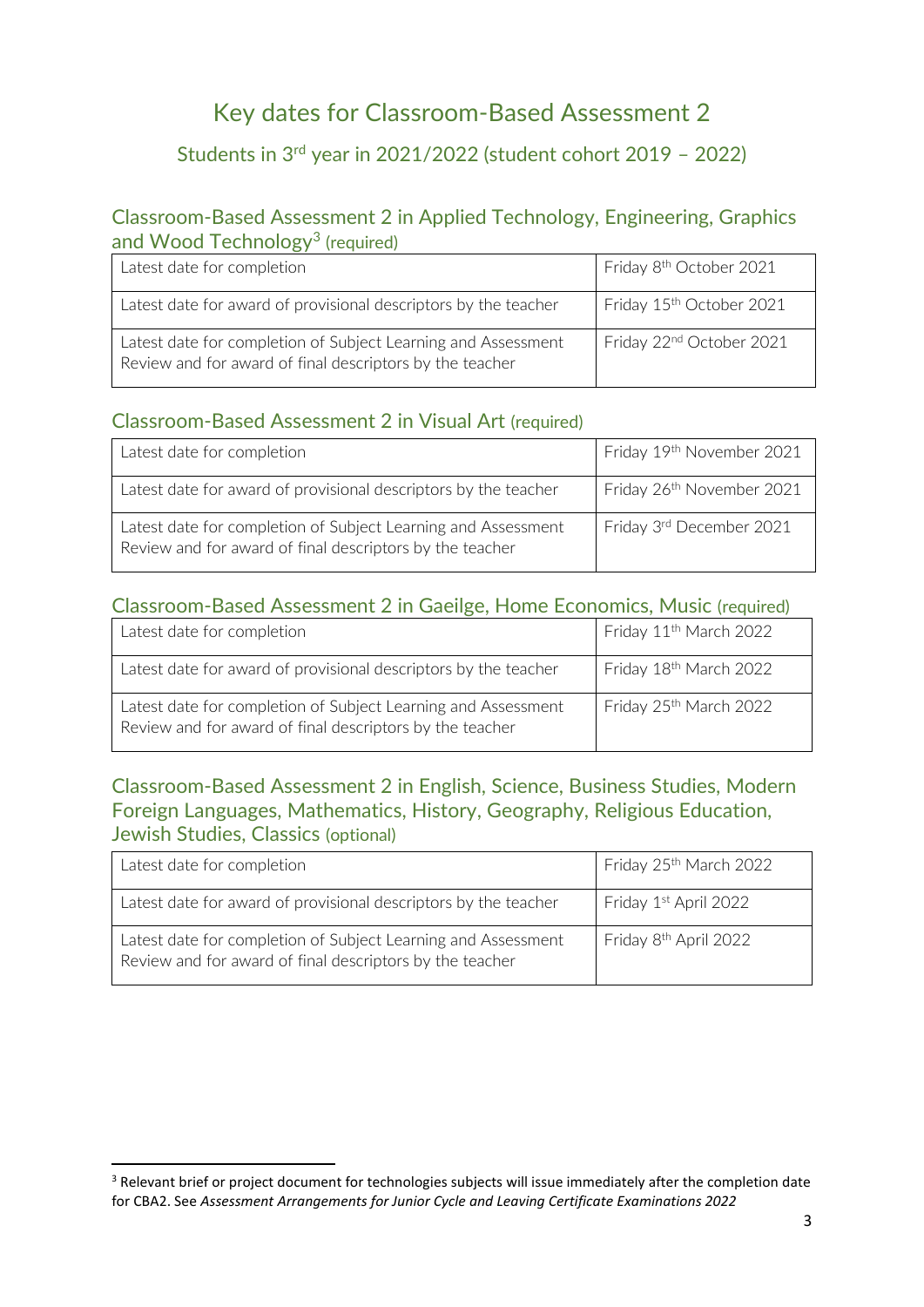# Key dates for Classroom-Based Assessment 1

## Student cohort 2020 - 2023 (students in  $2<sup>nd</sup>$  year in 2021/2022)

The window within which schools can schedule Classroom-Based Assessments (CBAs) and Subject Learning and Assessment Review (SLAR) for students in second year in school year 2021/2022 is provided below. Classroom-Based Assessments should be completed within the time period allocated (e.g. 3 weeks, 4 weeks) as specified in the Assessment Guidelines for each subject. Subject Learning and Assessment Review should take place no more than a month after completion of the CBA. Arrangements for this cohort remain as per the Framework for Junior Cycle (2015). Where necessary, key dates for Classroom-Based Assessments and Subject Learning and Assessment Review may be amended in light of particular circumstances schools may encounter due to COVID-19.

## Classroom-Based Assessment 1 in all subjects, with the exception of Gaeilge<sup>4</sup>

| Window for completion                                           | Monday 1 <sup>st</sup> November 2021<br>- Friday 13 <sup>th</sup> May 2022 |
|-----------------------------------------------------------------|----------------------------------------------------------------------------|
| Latest date for award of provisional descriptors by the teacher | Wednesday 18 <sup>th</sup> May 2022                                        |
| Latest date for completion of Subject Learning and Assessment   | Wednesday 25 <sup>th</sup> May 2022                                        |
| Review and for award of final descriptors by the teacher        |                                                                            |

<sup>4</sup> Classroom-Based Assessments 1 and 2 in Gaeilge are completed by students during their third year of junior cycle.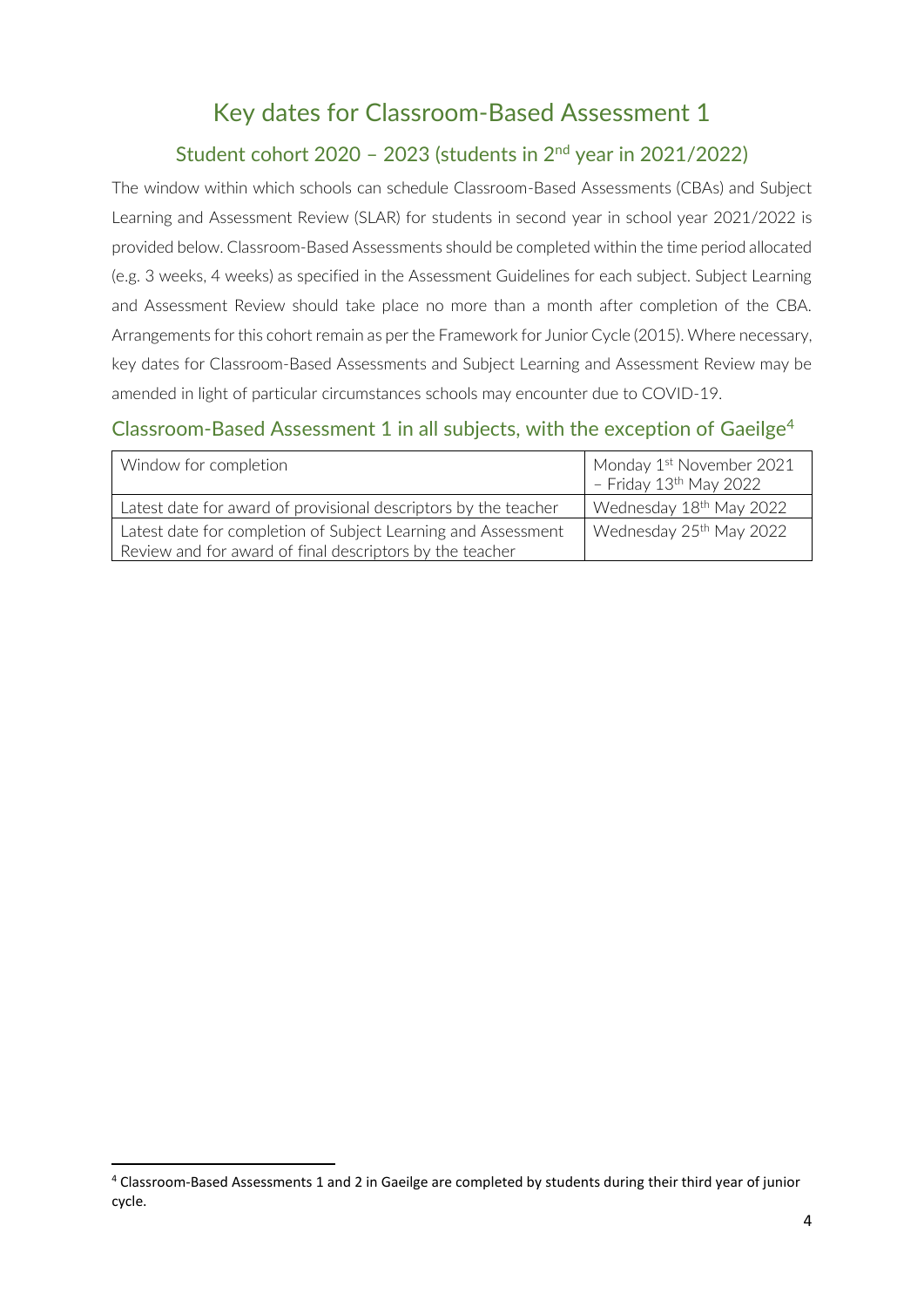#### Notes re: Classroom-Based Assessments in school year 2021/2022

Students complete Classroom-Based Assessments with support and guidance from their teachers. Detailed information about the formats, topics and timeframe for completion of CBAs in each subject and short course is included in the relevant Guidelines for the Classroom-Based Assessments, which are available on [www.curriculumonline.ie/Junior-cycle.](http://www.curriculumonline.ie/Junior-cycle) Whilst Classroom-Based Assessments are designed to take place under the guidance of the teacher in a classroom context, schools have flexibility in the school year 2021 – 2022, in light of changing circumstances which may arise due to COVID-19, to support students to complete CBAs in school and/or remotely.

#### Particular attention is drawn to the following:

- o With the exception of circumstances which may arise due to COVID-19, students complete CBAs primarily during class time, with support and guidance from the teacher.
- o The selection of activities and topics for CBAs should be guided by what is practical and safe at the time in line with public health advice.
- o Students who cannot attend school due to circumstances arising from COVID-19 can be facilitated to research, create and complete their CBA remotely, with support and guidance from the teacher.
- o Adjustments to how schools conduct CBAs and/or deploy the support of digital technologies - in line with schools' child protection, acceptable use and GDPR policies - may be necessary.
- o As teacher/student interaction, including conversation and responses to unscripted questions, is integral to the communicative task in Gaeilge (CBA2) and oral communication in Modern Foreign Languages (CBA1), students should interact with the teacher when completing this CBA. Digital tools may be used to support this interaction.
- o In Visual Art, one CBA must usually be presented in 3D. This requirement is waived for students in third year in 2021/22.
- o In Physical Education short course, students in third year in 2021/22 are required to complete a minimum of one Classroom-Based Assessment.
- o In Business Studies, for students in third year in 2021/2022, CBA1 in Business Studies is an individual report. For more information see [https://www.curriculumonline.ie/Junior](https://www.curriculumonline.ie/Junior-cycle/Junior-Cycle-Subjects/Business-Studies/)[cycle/Junior-Cycle-Subjects/Business-Studies/.](https://www.curriculumonline.ie/Junior-cycle/Junior-Cycle-Subjects/Business-Studies/)
- $\circ$  In Business Studies, for students in second year in 2021/2022, CBA1 is a group project, as outlined in the relevant assessment guidelines. Where necessary, in line with public health advice at the time or due to circumstances which may arise due to COVID-19, school